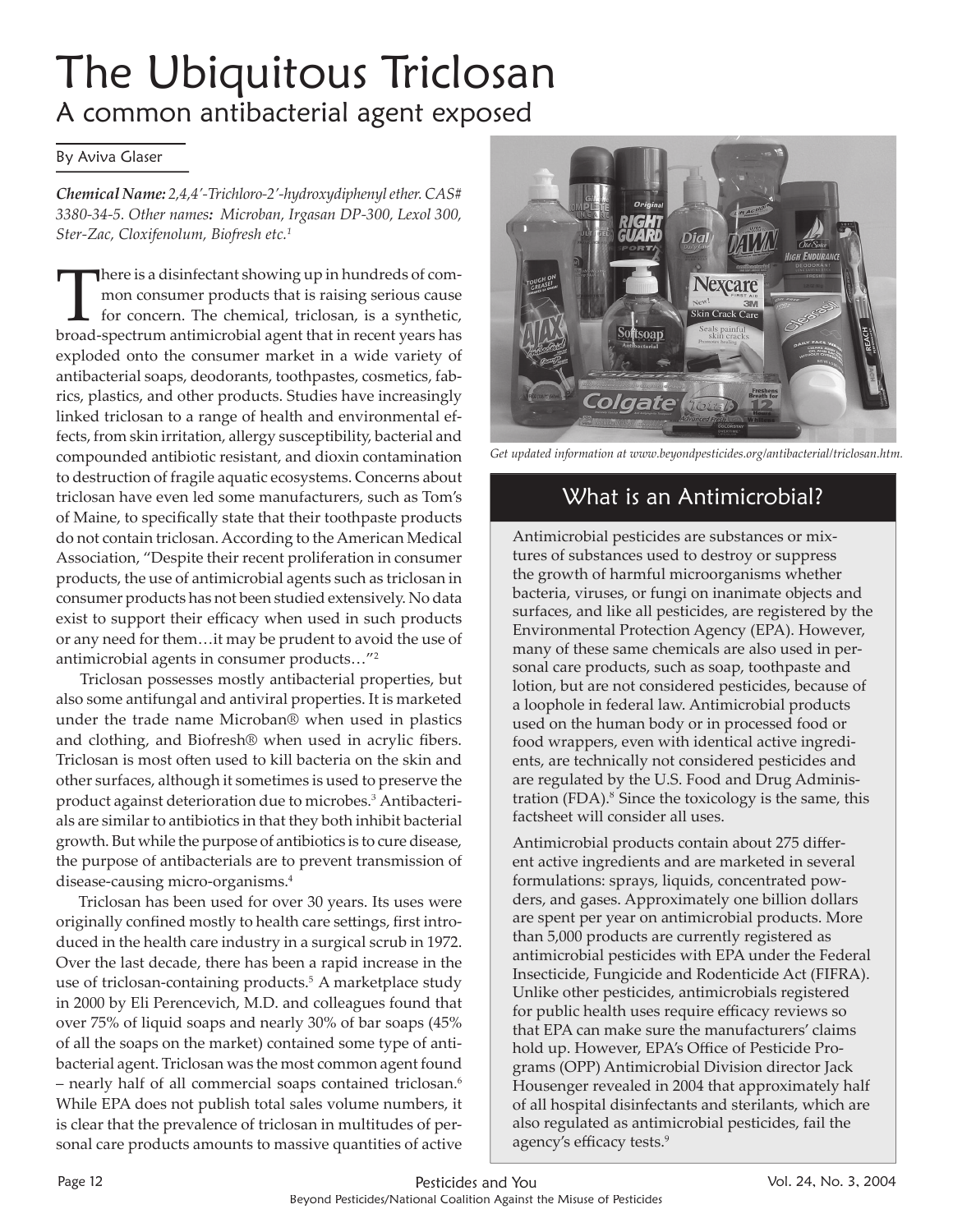ingredient produced every year. For example, in Sweden in 1998 alone, 25% of the total amount of toothpaste sold contained triclosan, corresponding to around 2 tons of active ingredient.<sup>7</sup>

 **How it works.** Triclosan works by blocking the active site of the enoyl-acyl carrier protein reductase enzyme (ENR), which is an essential enzyme in fatty acid synthesis in bacteria.10 By blocking the active site, triclosan inhibits the

enzyme, and therefore prevents the bacteria from synthesizing fatty acid, which is necessary for building cell membranes and for reproducing.<sup>11</sup> Since humans do not have this ENR enzyme, triclosan has long been thought to be fairly harmless to them. Triclosan is a very potent inhibitor, and only a small amount is needed for powerful antibiotic action.12

**Effectiveness.** Under the appropriate settings and conditions, such as in hospitals to prevent hos-

| <b>Drug Facts</b>                                                                                                                                                                                                                          | Drug<br>adults a                       |
|--------------------------------------------------------------------------------------------------------------------------------------------------------------------------------------------------------------------------------------------|----------------------------------------|
| <b>Active ingredients</b><br><b>Purpose</b><br>Sodium fluoride 0.24% (0.14% w/v fluoride ion).<br>Anticavity<br>Triclosan 0.30%.<br><b>Antigingivitis</b><br><b>Uses</b> aids in the prevention of:<br>• cavities • plaque<br>· gingivitis | years of<br>children                   |
|                                                                                                                                                                                                                                            | children                               |
| <b>Warnings</b><br>Keep out of the reach of children under 6 years of age.<br>If more than used for brushing is accidentally swallowed, get medical<br>help or contact a Poison Control Center right away.                                 | Antiplag<br>Inacti<br>PVM/M/<br>sodium |
| <b>Directions</b> supervise children as necessary until capable of<br>using without supervision.                                                                                                                                           | FD&C bl                                |

*Close-up of a popular toothpaste label, which lists triclosan as an active ingredient.*

pital-acquired infections, triclosan has been proven to be effective.<sup>13</sup> But no current data demonstrate any extra health benefits from having antibacterial-containing cleansers in a healthy household.14 For example, a study of over 200 healthy households found that those households that used antibacterial products did not have any reduced risk for symptoms of viral infectious diseases.15 The Centers for Disease Control and Prevention says that antibacterial soaps are not necessary in everyday use, and washing hands with ordinary soap and warm water is an effective way to ward off infections.16

#### Toxic Characteristics

**Acute Toxicity.** In classical toxicological terms, triclosan is relatively non-toxic to humans and other mammals.<sup>17</sup> However, there have been reports of contact dermatitis, or skin irritation, from exposure to triclosan.18 There is also evidence that triclosan may cause photoallergic contact dermatitis (PACD), which occurs when the part of the skin exposed to triclosan is also exposed to sunlight.19 PACD can cause an eczematous rash, usually on the face, neck, the back of the hands, and on the sun-exposed areas of the arms.20 There is also a reported case of an immunotoxic and neurotoxic reaction to triclosan.<sup>21</sup> Manufacturers of a number of triclosan-containing toothpaste and soap products claim that the active ingredient continues to work for as long as 12 hours after use. Thus, consumers are exposed to triclosan for much longer than the 20 seconds it takes

to wash their hands or brush their teeth. The dermal  $LD_{50}$ (the lethal dose that kills 50 percent of a population of test animals) for rats is 5000 mg/kg. The oral  $LD_{50}$  for rats is 4500-5000 mg/kg, for mice it is 4000 mg/kg, and for dogs it is over  $5000$  mg/kg.<sup>22</sup>

 **Chronic Health Eff ects.** Triclosan has not been found to have any carcinogenic, mutagenic, or teratogenic effects.<sup>23</sup> A Swedish study found high levels triclosan in three out of

> five human milk samples, indicating that triclosan does in fact get absorbed into the body, often in high quantities.24 Additionally, triclosan is lipophilic, so it can bioaccumulate in fatty tissues. Concerns over triclosan interfering with the body's thyroid hormone metabolism led to a study that found that triclosan had a marked hypothermic effect, lowering the body temperature, and overall causing a "nonspecific depressant effect on the central nervous system" of

mice.25 Although the chemical structure of triclosan closely resembles certain estrogens, a study on a Japanese species of fish did not demonstrate estrogenic effects.<sup>26</sup> However, it did find that triclosan is weakly androgenic, causing changes in fin length and sex ratios.<sup>27</sup>

 **Allergy Link.** Another potential problem with overuse of triclosan (and other antibacterials) is their link to allergies. The "hygiene hypothesis," theorizes that there is a correlation between too much hygiene and increased allergies and asthma.<sup>28</sup> This hypothesis is based on studies that have found an increase in the frequency of allergies, asthma, and eczema in persons who have been raised in more sterile and hygienic environments. Through over-cleaning ourselves, the theory states, the body's immune system is not challenged, and thus prevent it is prevented from developing and maturing.<sup>29</sup> In one study, children who grew up on farms had fewer allergies than did their counterparts who did not live on farms.<sup>30</sup> In another study, researchers found that respiratory allergies were less frequent in people who were heavily exposed to microbes, leading the researchers to conclude that, "Hygiene and a westernised, semisterile diet may facilitate atopy by influencing the overall pattern of commensals and pathogens…thus contributing to the epidemic of allergic asthma and rhinitis in developed countries."31

 **Dioxin Link.** Recently, there have been a number of concerns about triclosan and its link to dioxin. Dioxin can be highly carcinogenic and can cause health problems as severe as weakening of the immune system, decreased fer-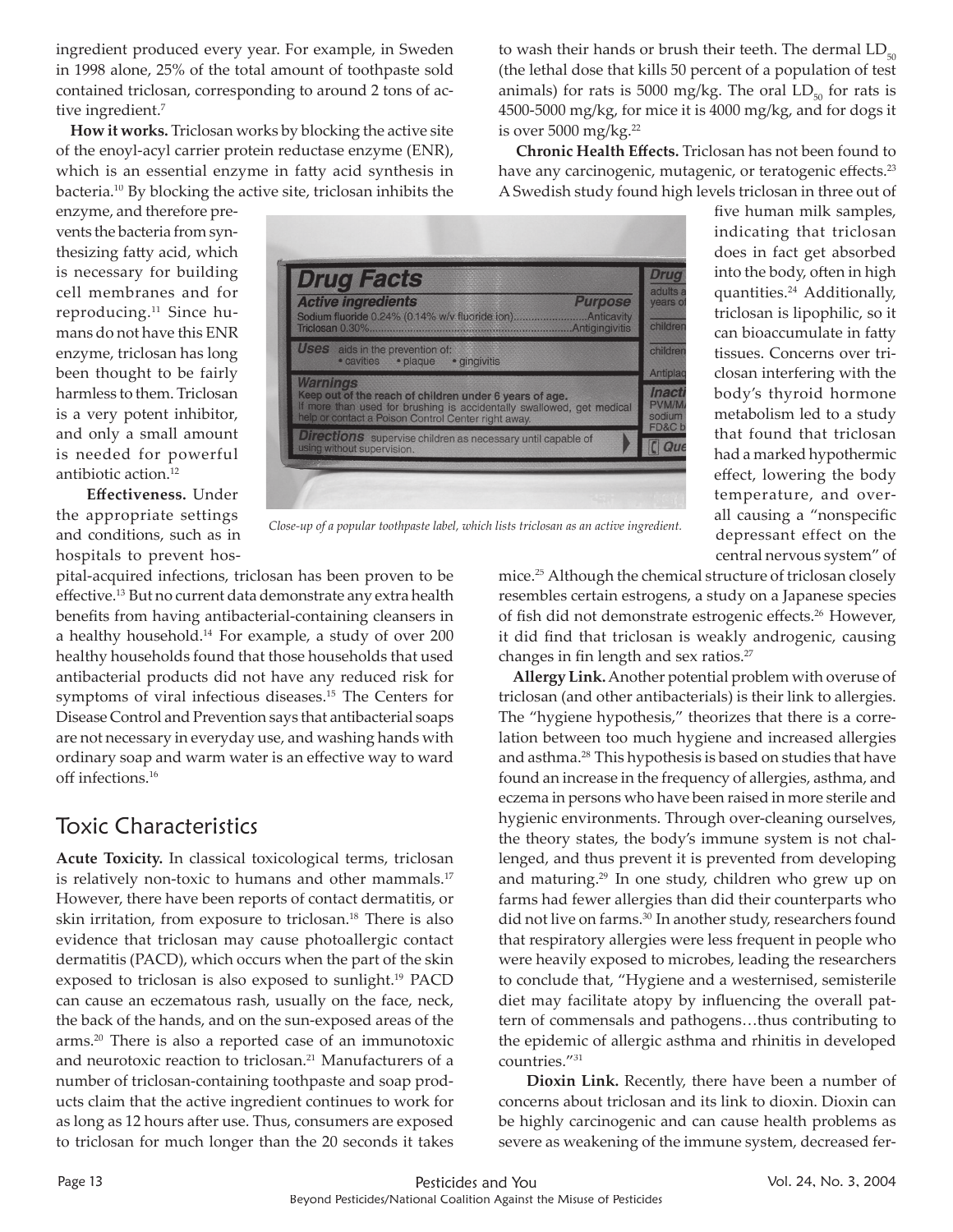tility, altered sex hormones, miscarriage, birth defects, and cancer.32 Triclosan is listed as "could be" and "suspected to be" contaminated with dioxins in EPA's draft Dioxin Reassessment.<sup>33</sup> Because of the chemical structure as a polychloro phenoxy phenol, it is possible that dioxin can be found in triclosan as synthesis impurities.<sup>34</sup> In addition to being formed during the manufacturing process, dioxin may also be formed upon incineration of triclosan.35

 Researchers who added triclosan to river water and shined ultraviolet light on the water found that between one and twelve percent of the triclosan was converted to dioxin in the water, leading to fears that sunlight could transform triclosan to dioxin naturally.<sup>36</sup> An even more serious health threat may stem from treatment of triclosan-tainted water at water treatment plants—sunlight could convert chlorinated triclosan into highly toxic forms of dioxin.37 Exposure to sunlight in the solid state of triclosan, such as on commercial textile products, also causes formation of dioxin, albeit in smaller amounts than aqueous solutions.<sup>38</sup>

 **Resistance Concerns.** A number of recent studies have raised serious concerns that triclosan and other similar products may promote the emergence of bacteria resistant to antibiotics.39 One concern is that bacteria will become resistant to antibacterial products like triclosan, rendering the products useless to those who actually need them, such as people with compromised immune systems. Scientists also worry that because triclosan's mode of action and target site in the bacteria is similar to antibiotics, bacteria that become resistant to triclosan will also become resistant to antibiotics. There are also at least two other proven resistance mechanisms that are similar for both triclosan and antibiotics.40 Triclosan does not actually cause a mutation in the bacteria, but by killing the normal bacteria, it creates an environment where mutated bacteria that are resistant to triclosan are more likely to survive and reproduce.<sup>41</sup> With so many products on the market containing triclosan, the speed with which resistance develops is likely to be increased.<sup>42</sup>

 Laboratory studies with triclosan have found a number of different strains of mutated bacteria that are resistant to triclosan.43 These studies found that these mutant strains of bacteria also showed resistance to certain antibiotics, including a drug widely used for treatment of tuberculosis, an experimental antibiotic currently under development, and a number of other "clinically relevant" antibiotics.<sup>44</sup> While most resistant bacteria grow more slowly than sensitive bacteria, *E. coli* strains that are resistant to triclosan actually have increased growth rates. Constant exposure to triclosan will cause these resistant strains to tolerate it better, become increasingly hardy, and ever more resistant.<sup>45</sup> Because antibiotic resistance has become an increasingly serious problem worldwide, the link to antibacterials may prove to be very important.46 In a recent review of the subject, one researcher concluded, "It is therefore quite possible that widespread use of triclosan may indeed compound antibiotic resistance."47

# Environmental Effects

Over 95% of the uses of triclosan are in consumer products that are disposed of in residential drains.<sup>48</sup> Since wastewater treatment plants fail to remove triclosan from the water and the compound is highly stable for long periods of time, $49$ a huge amount of triclosan is expected to be emitted into waterways. In a U.S. Geological Survey study of 95 different organic wastewater contaminants in U.S. streams, triclosan was one of the most frequently detected compounds, and in

# How Does FDA Regulate Antimicrobials?

As mentioned above, if an antimicrobial product is intended for use on the human body, it falls under the jurisdiction of FDA, rather than EPA. FDA categorizes triclosan and other antimicrobial products based on use and product claims. If a product makes a healthrelated claim, such as "kills germs" (soap, first aid creams, etc.), FDA registers it as a drug. If it makes no claim at all or if its claims are cosmetic, such as "fights odors" or "improves skin" (deodorant, makeup, shaving cream), it is registered as a cosmetic. All uses not applied to the human body (bathroom and kitchen cleaners, hospital disinfectants), that make pesticidal claims, such as "kills bacteria and mildew" are regulated by EPA as pesticides.

FDA regulates drugs similar to the way that EPA regulates pesticides, using a risk-benefit analysis based on data gathered from animal studies and human clinical trials. The manufacturer must prove that: the drug is safe and effective in its proposed  $use(s)$ , and that the benefits of the drug outweigh the risks; the drug's proposed labeling is appropriate; and the manufacturing methods used are able to maintain the drug's quality, identity, strength, quality, and purity.

On the other hand, FDA is only able to regulate cosmetics after products are released on the marketplace. Neither cosmetic products nor cosmetic ingredients are reviewed or approved by FDA before they are sold to the public. FDA cannot require companies to do safety testing of their cosmetic products before marketing. However, if the safety of a cosmetic product has not been substantiated, the product's label must read: "WARNING: The safety of this product has not been determined." FDA does not require, but maintains a voluntary data collection program. If cosmetic products are found to present a hazard, recalls are also voluntary.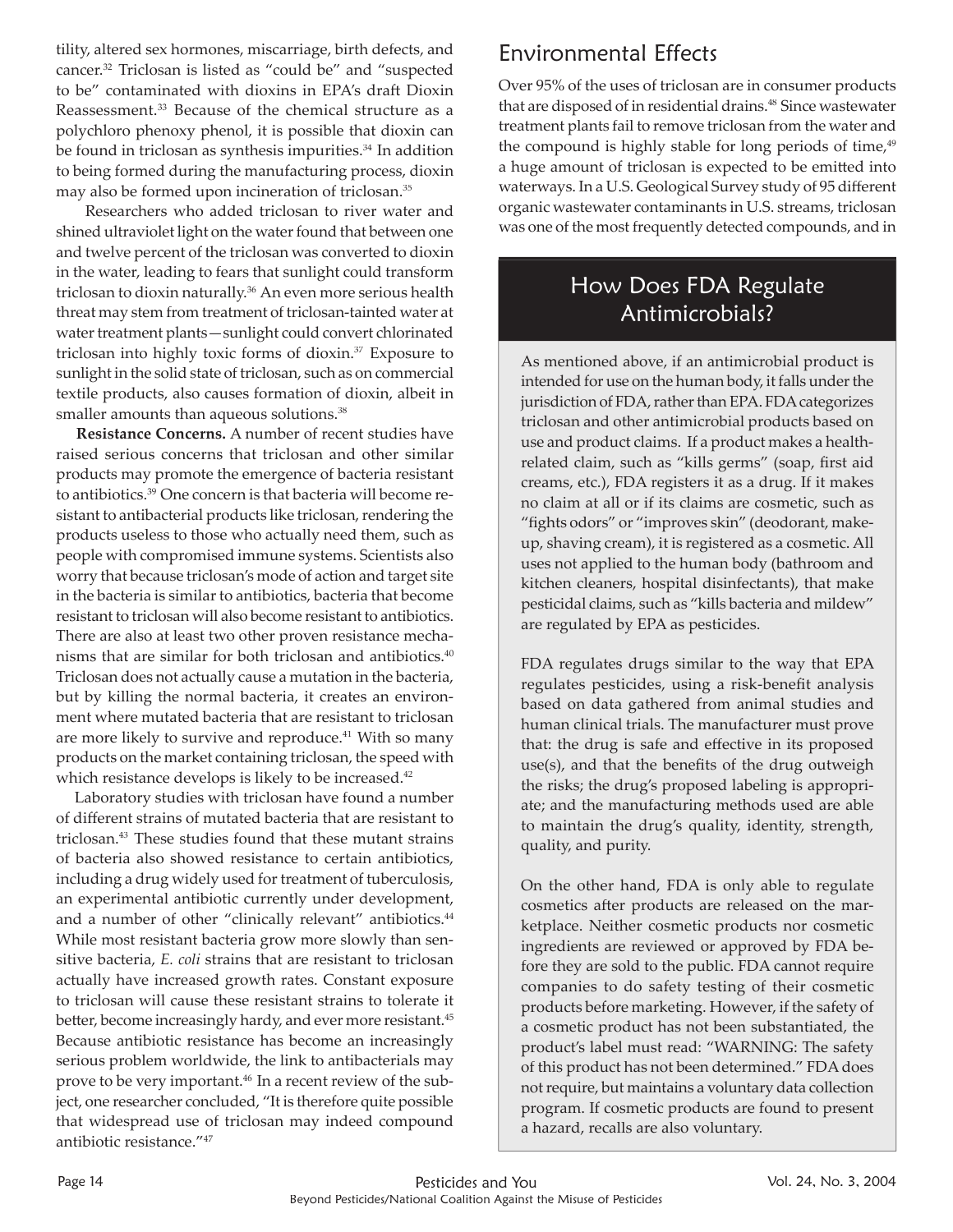some of the highest concentrations.<sup>50</sup> A study of triclosan in bodies of water in Switzerland also found high concentrations of the chemical in several lakes and rivers, as well as lower levels of methyl triclosan, its breakdown by-product.51 Methyl triclosan, which is formed by a process called biological methylation, is actually more lipophilic than its parent compound, and thus more bioaccumulative.<sup>52</sup>

Triclosan can have detrimental effects on aquatic ecosystems. It has been found to be highly toxic to different types of algae.<sup>53</sup> Triclosan effluents affect both the structure and the function of algal communities in stream ecosystems.<sup>54</sup> Because algae are the first-step producers in aquatic ecosystems, high levels of triclosan discharged into the environment may cause possible destruction of the balance of aquatic ecosystems.<sup>55</sup> The risks are especially high immediately downstream from wastewater treatment plants.<sup>56</sup>

 Because of its lipophilic nature and resistance to degradation, triclosan in waterways is readily available for absorption and bioaccumulation by aquatic organisms in the environment.57 Researchers in Sweden found high levels of triclosan present in the bile of fish that were placed in cages downstream of sewage treatment works in Sweden.<sup>58</sup> Methyl triclosan has also been found in fish.<sup>59</sup> Although little is known about the effects on fish, triclosan has been found to be highly toxic to Japanese medaka fish in their early life stages, and may be a weak endocrine disruptor.<sup>60</sup>

# Regulatory Information and History

EPA and FDA share responsibility for regulating antimicrobial products. In general, EPA regulates all of the pesticidal uses of triclosan- when it is used as a preservative, a fungicide, or a biocide, such as with Microban® in plastics. The FDA regulates all food and drug uses of triclosan, including its use in soaps, deodorants, creams, and acne medications. The first patent for triclosan was issued in 1966.<sup>61</sup> A year later, the first patent was issued for a product containing triclosan, issued to the Colgate-Palmolive Company for antibacterial soap bars. Over the next decade, other soaps, disinfectants, deodorants, shampoos, and medical supplies, all containing triclosan and designed to be antibacterial, were invented and put on the market.<sup>62</sup> Triclosan has not undergone a reregistration by the EPA.

 In 1997, the EPA acted to prevent the manufacturer of Playskool toys, Hasbro, Inc. (which sells toys made with Microban® plastic containing triclosan), from making false claims about protecting children from microbial infections. Hasbro could no longer claim that toys treated with triclosan

## List of Products Containing Triclosan

**SOAP:** Dial® Liquid Soap; Softsoap® Antibacterial Liquid Hand Soap; Tea Tree Therapy™ Liquid Soap; Provon® Soap; Clearasil® Daily Face Wash; Dermatologica® Skin Purifying Wipes; Clean & Clear Oil Free Foaming Facial Cleanser; DermaKleen™ Antibacterial Lotion Soap; Naturade Aloe Vera 80**®** Antibacterial Soap; CVS Antibacterial Soap, pHisoderm Antibacterial Skin Cleanser, Dawn® Complete Antibacterial Dish Liquid, Ajax® Antibacterial Dish Liquid.

**DENTAL CARE:** Colgate Total®; Breeze™ Triclosan Mouthwash; Reach® Antibacterial Toothbrush; Janina Diamond Whitening Toothpaste

**COSMETICS:** Supre® Café Bronzer™; TotalSkinCare Makeup Kit; Garden Botanika® Powder Foundation; Mavala Lip Base; Jason Natural Cosmetics; Blemish Cover Stick; Movate® Skin Litening Cream HQ; Paul Mitchell Detangler Comb, Revlon ColorStay LipSHINE Lipcolor Plus Gloss, Dazzle

**DEODORANT:** Old Spice High Endurance Stick Deodorant, Right Guard Sport Deodorant

Queen Helene® Tea Trea Oil Deodorant and Aloe Deodorant; Nature De France Le Stick Natural Stick Deodorant; DeCleor Deodorant Stick; Epoch® Deodorant with Citrisomes; X Air Maximum Strength Deodorant

**OTHER PERSONAL CARE PRODUCTS:** Gillette® Complete Skin Care MultiGel Aerosol Shave Gel; Murad Acne Complex® Kit, ®; Diabet-x™ Cream; T.Taio™ sponges and wipes, Aveeno Therapeutic Shave Gel.

**FIRST AID:** SyDERMA® Skin Protectant plus First Aid Antiseptic; Solarcaine® First Aid Medicated Spray; Nexcare™ First Aid, Skin Crack Care; First Aid/Burn Cream; HealWell® Night Splint**;** 11-1X1: Universal Cervical Collar with Microban

**KITCHENWARE:** Farberware® Microban Steakknife Set and Cutting Boards; Franklin Machine Products FMP Ice Cream Scoop SZ 20 Microban; Hobart Semi-Automatic Slicer; Chix® Food Service Wipes with Microban; Compact Web Foot® Wet Mop Heads

**COMPUTER EQUIPMENT:** Fellowes Cordless Microban Keyboard and Microban Mouse Pad

**CLOTHES:** Teva® Sandals; Merrell Shoes; Sabatier Chef's Apron; Dickies Socks; Biofresh® socks

**CHILDRENS TOYS:** Playskool®: Stack 'n Scoop Whale, Rockin' Radio, Hourglass, Sounds Around Driver, Roll 'n Rattle Ball, Animal Sounds Phone, Busy Beads Pal, Pop 'n Spin Top, Lights 'n Surprise Laptop

**OTHER:** Bionare® Cool Mist Humidifier; Microban® All Weather Reinforced Hose; Thomasville® Furniture; Deciguard AB Ear Plugs; Bauer® 5000 Helmet; Aquatic Whirlpools; Miller Paint Interior Paint; QVC® Collapsible 40-Can Cooler; Holmes Foot Buddy™ Foot Warmer, Blue Mountain Wall Coverings, California Paints®, EHC AM-Rail Escalator Handrails, Dupont™ Air Filters, Durelle™ Carpet Cushions, Advanta One Laminate Floors, San Luis Blankets, J Cloth® towels, JERMEX mops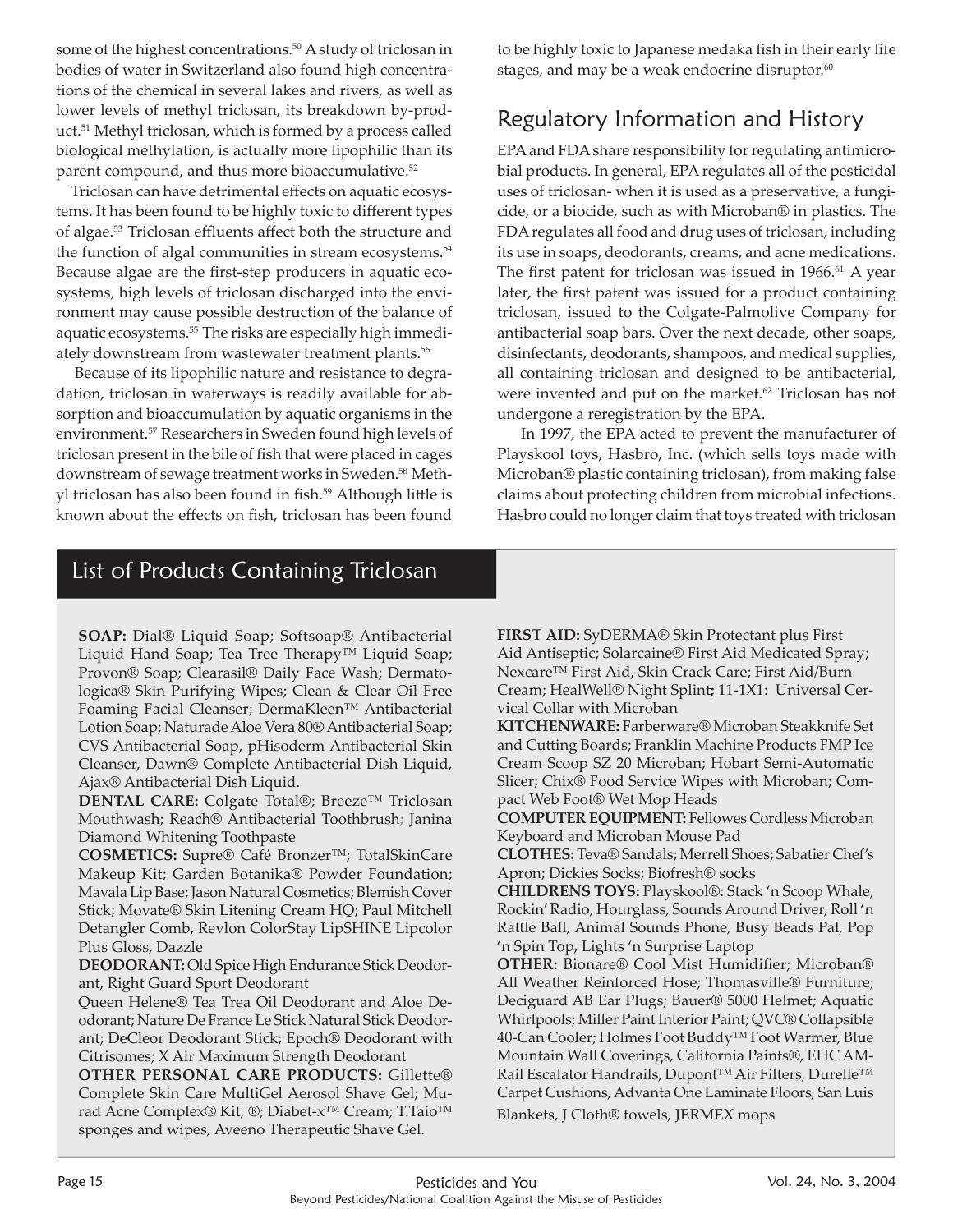protect children from infectious diseases caused by bacteria because it did not prove efficacy to EPA. Labels and advertisements for the toys suggested that the treatment protects children from health risks, when in fact it protects only the plastic in the toy. The company is prevented from making such claims due to a lack of reliable data to support them. Under the agreement, Hasbro had to publish large advertisements in certain newspapers and magazines about misrepresentation of the public health claim.<sup>63</sup>

Overall, the FDA and the EPA have done little to warn consumers of the possible health and environmental effects of triclosan. European countries, by contrast, have taken a much different approach to this chemical. In 2000, the Danish EPA, National Board of Health, National Central Laboratory and the Danish Consumer Information Center issued a joint statement advising consumers against the routine use of antibacterial household and personal hygiene products, stating that their use is unnecessary for domestic use and potentially harmful to the environment as they "are extremely persistent and highly toxic in the marine environment."64 Six Finnish public authorities also issued a statement urging consumers to not use certain anti-bacterial chemicals, stating they are unnecessary and that their growing use increases the risk of spreading antibiotic resistance in microbial populations. The joint statement, also issued in 2000, stated, "Even Finnish hospitals don't use such chemicals for routine cleaning operations. In households we see more disadvantages than advantages."65 That same year, soap and detergent manufacturers in Europe agreed to a ban on any increase in its use over 1998 levels.<sup>66</sup> The following year, German environment minister Jurgen Trittin called on consumers to not use cleaning agents containing anti-bacterial agents and on industry to stop marketing and advertising the antibacterial qualities of their products, calling their use in households, "superfluous and risky." He also demanded that industry stop suggesting to consumers that they are "surrounded by enemy germs which they had to fight aggressively."<sup>67</sup>

#### Alternatives to Triclosan

When used in hospitals and other health care settings, or for persons with weakened immune systems, triclosan represents an important health care and sanitary tool. But outside of these settings, it is unnecessary, and the constant exposure to triclosan becomes a health and environmental hazard. The best solution to preventing infections is good old soap and water. Here are some guidelines on keeping clean without antimicrobials:

 Wash hands frequently and thoroughly. Regular soaps lower the surface tension of water, and thus wash away unwanted bacteria. Lather hands for at least 10 to 15 seconds and then rinse of in warm water. It is important to wash hands often, especially when handling food, before eating, after going to the bathroom, and when someone in your house is sick.

■ Dry hands with a clean towel to help brush off any germs that did not get washed down the drain

 Wash surfaces that come in contact with food with a detergent and water

 Wash children's hands and toys regularly to prevent infection

Because triclosan has become so ubiquitous in soaps and toiletries, make sure to read all ingredients when buying these products (also refer to the following list of products containing triclosan). There are also some essential oils that have antimicrobial properties, such as Australian tea tree oil, grapefruit seed extract, and pine oil.

## Citations

1 FDA. 2001. Glossary of Pesticide Chemicals. <http://vm.cfsan.fda. gov/~acrobat/pestglos.pdf> (Accessed July 26, 2004).

 2 American Medical Association. 2000. Use of Antimicrobials in Consumer Products. Report 2 of the Council on Scientific Affairs (A-00).

3 Lurie, Z. 2004. Engaging in germ warfare. Journal Gazette. <http://www. fortwayne.com/mld/journalgazette/929628.htm> (Accessed 8/2/04).; SLACK, Inc. 2000. Overuse of triclosan may be creating resistant bacteria. Infectious Disease News.

 4 Levy, S. B. 2001. Antibacterial Household Products: Cause for Concern. Emerging Infectious Diseases 7(3, Supplement): 512-515. 5 Ref. #2.

8 U.S. EPA, Office of Preventions, Pesticides, and Toxic Substances. 2003. Chapter 2: What is a pesticide? Label Review Manual. 3rd ed. Washington, DC. <http://www.epa.gov/oppfead1/labeling/lrm/chap-02.htm>(Accessed October 18, 2004).

 9 Simpson, W. M., Jr. (Ed.). 2004. From the Literature. Agromedicine Program Update 16(8), August 15. < http://www.musc.edu/oem/apu16\_8.pdf> (Accessed October 18, 2004).

 10 McMurry, L. M., M. Oethinger, and S. B. Levy. 1998. Triclosan targets lipid synthesis. Nature 394: 531-532.; Levy, C. W., A. Roujeinikovai,, S. Sedelnikova, P. J. Baker, et al. 1999. Molecular Basis of Triclosan Activity. Nature, 398: 383-384.

11 Levy et. al 1999 (Ref. #10); Ref. #6.

12 Levy, et al. 1999. (Ref #10)

 13 Levy, S. B. 2002. Antimicrobial Consumer Products. Archives of Dermatology 138:1087-1088.

14 Ref #4.

 <sup>6</sup> FSNET. 2000. Survey of U.S. Stores reveals widespread availability of soaps containing potentially harmful antibacterial agents. Centre for Safe Food, University of Guelph. September 10. < http://131.104.74.73/archives/ fsnet/2000/9-2000/fs-09-10-00-01.txt> (Accessed 8/26/04). Of that half, a small amount contained triclocarban instead of triclosan. Triclocarban is an analogue of triclosan.

<sup>7</sup> Adolfsson-Erici, M., M. Pettersson, J. Parkkonen, and J. Sturve. 2002. Triclosan, a commonly used bactericide found in human milk and in the aquatic environment in Sweden. Chemosphere 46:1485-1489.

<sup>15</sup> Larson, E. L., S. X. Lin, C. Gomez-Pichardo, and P. Della-Latta. 2004. Effect of anti-bacterial home cleaning and handwashing products on infectious disease symptoms: a randomized, double-blind trial. Annals of Internal Medicine 140:321-329. 16 Ref. #3.